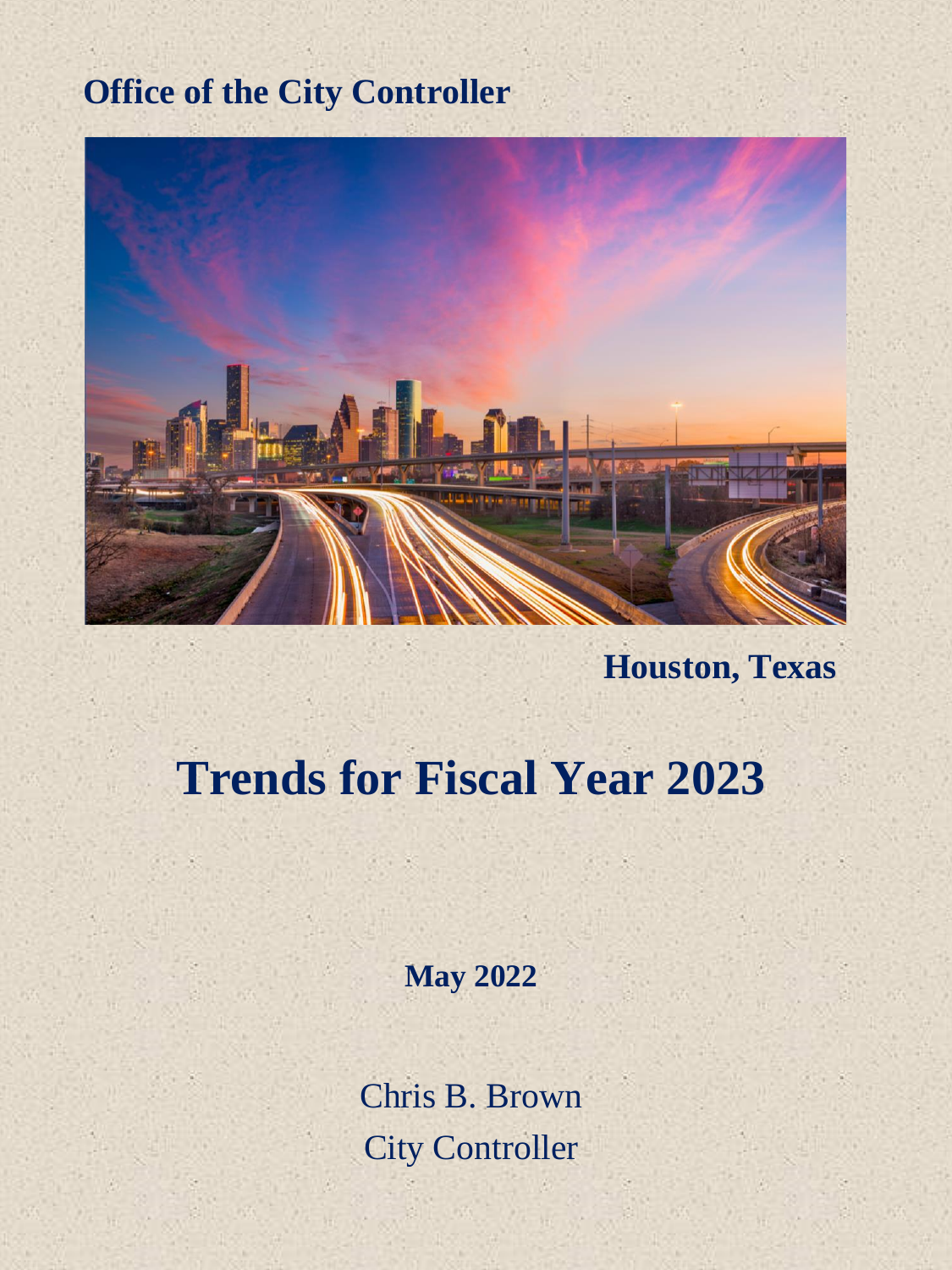## **Trends Fiscal Year 2023**

The Controller's Office compiled the information on the following pages to assist City Council in putting the Administration's Fiscal Year 2023 Proposed Budget into a historical perspective. The trends presented here provide Council members a broader picture and, hopefully, help in the budget decision-making process.

For the remainder of Fiscal Year 2022, we expect an increase of 9.0% from the Fiscal Year 2021 revenues. The increase is mainly due to improved economic conditions as most COVID-19 related restrictions were lifted. However, in Fiscal Year 2023, we anticipate revenues to remain stable (not including transfers, sale of assets or the budget stabilization reserve) from our Fiscal Year 2022 March projections. Fiscal Year 2023's projected revenues reflect increases in Property Taxes, Industrial Assessments, Electric Franchise, Gas Franchise, Licenses and Permits, Intergovernmental, Direct Interfund Services, and Interest, offset by decreases in Sales Tax, Telephone Franchise, Indirect Interfund Services, and Muni Court Fines.

Our Fiscal Year 2023 projection for General Fund resources is \$57.7 million lower than the Administration's Fiscal Year 2023 Proposed Budget. To calculate Property Tax revenue, the Controller's Office used an estimated taxable value of \$289 billion, calculated by taking the estimated taxable values from Harris County, Fort Bend County, and Montgomery County Appraisal Districts in April 2022 and a 96.75% collection rate. This calculation is moot, as the Estimated Proposition 1 limit is approximately \$1.280 billion, which is lower than our calculated amount of \$1.344 billion. To estimate the Proposition 1 limit, both the Administration and the Controller's Office are using a growth of 4.28% for the Consumer Price Index and have elected to wait for the Census results to be released later this month before factoring the population growth. In addition, the City is still subject to the provisions of Senate Bill 2.

For our Sales Tax projection, we assumed a decrease of 4.8%. The COVID stimulus money is rapidly coming to an end as the dollars get absorbed into the economy. We expect the inflationary impact on sales tax to continue in FY 23 but will not completely offset the normalization of the economy returning to pre-pandemic levels. Our office will continue to monitor FY 2022 actuals as additional data will help to better forecast the FY 2023 sales tax number.

Our projected Ending Fund Balance for the General Fund for Fiscal Year 2023 is \$241 million, or 10.4% of the expenditures, other than debt service and PAYGO, which is above the required amount of 7.5%, or \$173 million.

In the Enterprise Fund, Aviation revenues are increasing due to an expected recovery in passenger traffic resulting in increased revenues in concessions, parking, and terminal space rentals. Convention & Entertainment revenues are expected to be higher due to increased collections on Hotel Occupancy Tax (HOT) and parking fees. The Combined Utility System's revenues are expected to increase, primarily due to an increase in water and sewer rate and inflation adjustments.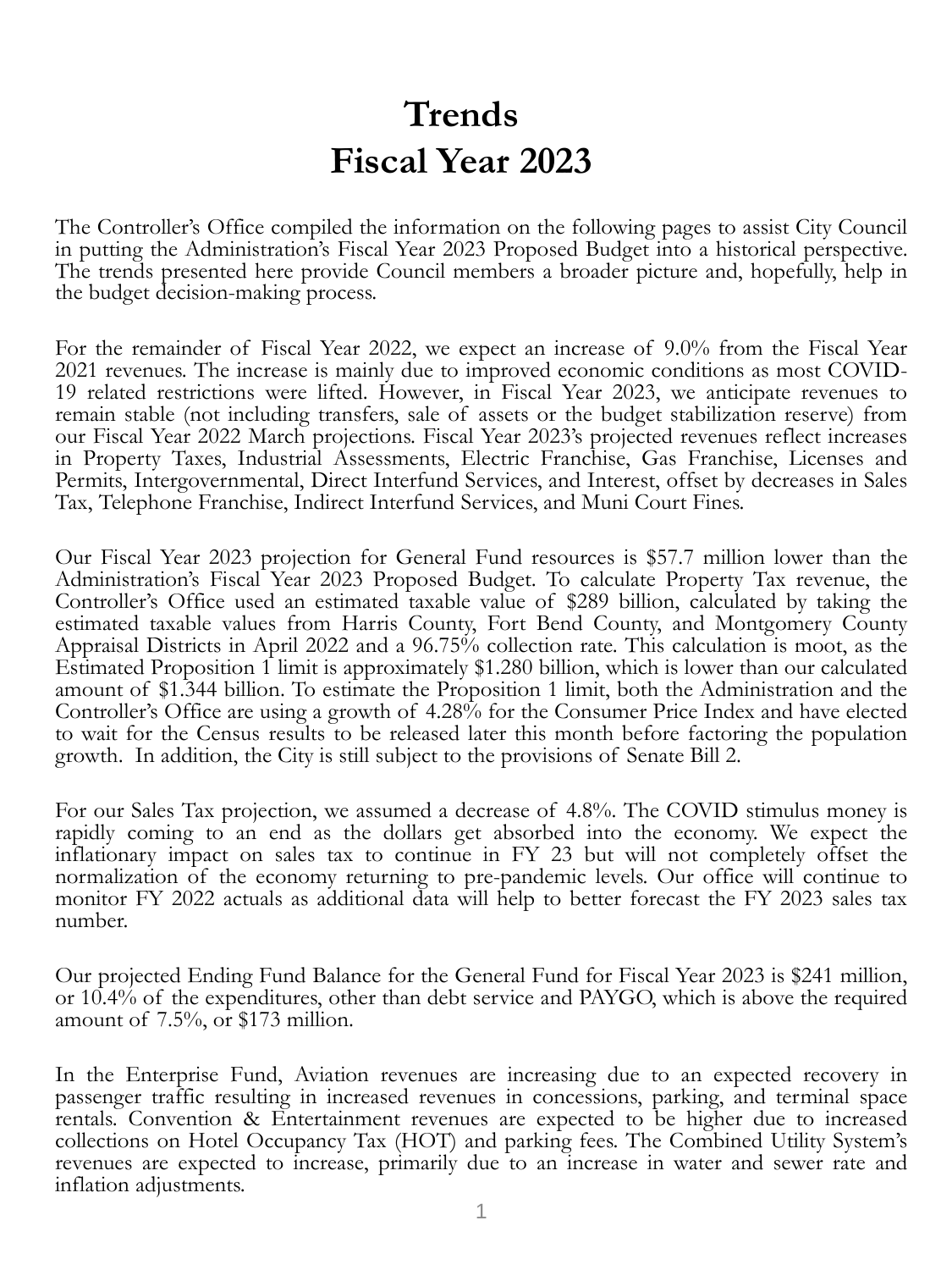### **Summary of Graphs**

**The numbers on each page are from the following sources:**

- **1. FY21 and prior years are actual results as reported in previous Annual Comprehensive Financial Reports.**
- **2. FY22 numbers are the Controller's Office March Monthly Financial Report (MFR) estimates.**
- **3. The FY23 General Fund revenues are the most current projections of the Controller's Office.**
- **4. Unless otherwise noted, all other FY23 numbers are from the Administration's FY23 Proposed Budget.**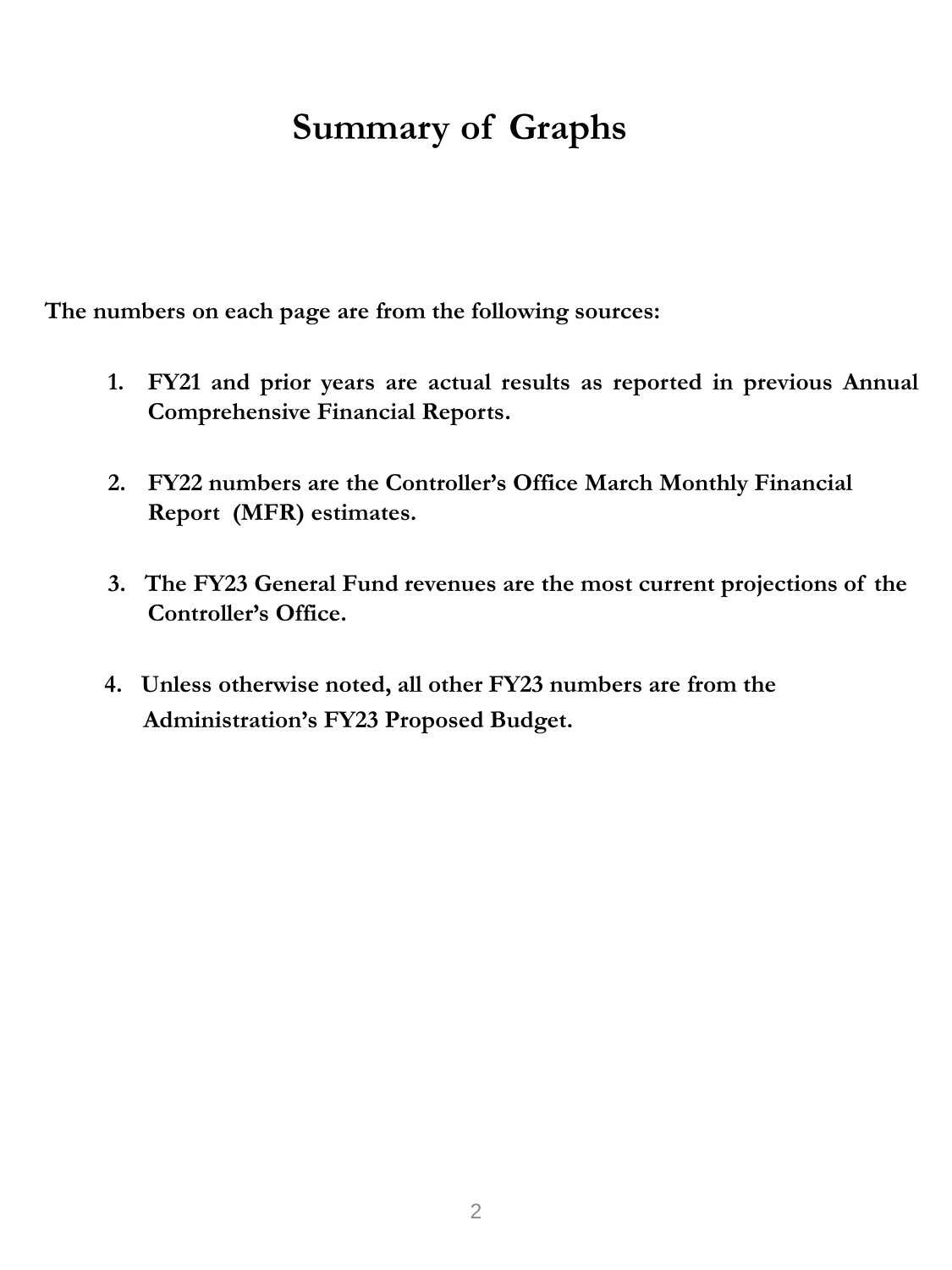#### **General Fund Revenues**

*(amounts expressed in thousands)*

|                               | <b>FY18</b> | <b>FY19</b> | <b>FY20</b> | <b>FY21</b> | <b>FY22</b>  | <b>FY23</b>  |               | Admin.'s      |                |
|-------------------------------|-------------|-------------|-------------|-------------|--------------|--------------|---------------|---------------|----------------|
|                               |             |             |             |             | Controller's | Controller's |               | Proposed      |                |
| Revenues                      | Actual      | Actual      | Actual      | Actual      | March Proj.  | Projection   | % Change [a]  | <b>Budget</b> | Difference [a] |
| Property Tax                  | \$1,172,543 | \$1,190,243 | \$1,222,154 | \$1,254,016 | \$1,230,985  | \$1,279,853  | $3.97\%$ [b]  | \$1,279,853   |                |
| <b>Industrial Assessments</b> | 18,278      | 19,755      | 24,797      | 25,435      | 21,813       | 22,000       | 0.86%         | 24,393        | (2,393)        |
| Sales Tax                     | 674,279     | 692,271     | 684,425     | 706,829     | 798,000      | 760,000      | $-4.76%$ [c]  | 806,920       | (46,920)       |
| Other Taxes                   | 17,370      | 18,026      | 15,379      | 14,561      | 20,000       | 20,000       | $0.00\%$      | 20,743        | (743)          |
| Electric Franchise            | 102,260     | 100,590     | 100,774     | 98,834      | 94,919       | 95,000       | 0.09%         | 95,980        | (980)          |
| Telephone Franchise           | 39,704      | 37,501      | 30,309      | 21,576      | 20,400       | 17,000       | $-16.67%$ [d] | 17,795        | (795)          |
| Gas Franchise                 | 13,791      | 12,324      | 12,386      | 13,034      | 12,821       | 13,000       | 1.40%         | 13,056        | (56)           |
| Other Franchise               | 30,019      | 29,225      | 24,666      | 20,157      | 21,100       | 21,000       | $-0.47%$      | 21,146        | (146)          |
| Licenses & Permits            | 33,412      | 35,301      | 32,507      | 31,386      | 32,612       | 33,000       | 1.19%         | 33,052        | (52)           |
| Intergovernmental             | 76,390      | 60,205      | 44,523      | 67,258      | 210,071      | 217,823      | 3.69%         | 217,823       |                |
| Charges for Services          | 58,034      | 63,839      | 65,841      | 65,698      | 73,139       | 73,139       | $0.00\%$      | 75,414        | (2,275)        |
| Direct Interfund Services     | 54,449      | 62,214      | 59,174      | 59,308      | 62,892       | 65,855       | 4.71%         | 65,855        |                |
| Indirect Interfund Services   | 28,910      | 26,603      | 27,789      | 24,688      | 25,063       | 22,718       | $-9.36%$      | 22,718        |                |
| Muni Courts Fines             | 20,980      | 21,702      | 16,988      | 14,993      | 15,964       | 15,000       | $-6.04%$      | 15,664        | (664)          |
| Other Fines                   | 4,021       | 3,933       | 3,424       | 3,023       | 3,282        | 3,000        | $-8.59%$      | 3,206         | (206)          |
| Interest                      | 7,531       | 11,802      | 10,485      | 5,133       | 2,500        | 3,000        | $20.00\%$     | 4,704         | (1,704)        |
| Misc/Other                    | 53,564      | 24,066      | 14,692      | 13,290      | 12,014       | 12,000       | $-0.12%$      | 12,755        | (755)          |
| Total                         | \$2,405,535 | \$2,409,600 | \$2,390,313 | \$2,439,219 | \$2,657,575  | \$2,673,388  | 0.60%         | \$2,731,077   | (57,689)<br>S  |
| Transfers from Other Funds    | 20,617      | 20,660      | 12,954      | 6,031       | 6,771        | 10,585       | 56.33% [e]    | 10,585        |                |
| Sale of Capital Assets        | 4,090       | 26,022      | 21,487      | 2,543       | 3,474        | 3,304        | $-4.89%$      | 3,304         |                |
| Total Revenues and Resources  | \$3,340,232 | \$2,456,282 | \$2,424,754 | \$2,447,793 | \$2,667,820  | \$2,687,277  | 0.73%         | \$2,744,966   | \$<br>(57,689) |

- [a] The "Percentage Change" column compares our FY23 projection to our FY22 estimate, while the "Difference" column compares our FY23 projection to the Administration's proposed budget.
- [b] Property Tax revenue is net of refunds and Tax Increment Reinvestment Zone (TIRZ) payments. The Controller's FY23 calculation for Property Tax revenues is based on the taxable values provided by the 3 appraisal districts in April 2022. The projection assumes an estimated \$8 million in delinquent collections and an estimated \$176 million in TIRZ payments. The calculated amount is \$1.279 billion which is the Estimated Prop 1 cap amount.
- [c] FY23 Sales Tax revenue projection begins with our FY22 Sales Tax revenue estimate, which is the highest it has ever been. Sales tax will continue to be monitored for the remainder of FY22. However, we expect to see a decline in receipts for FY23 as the effects of federal stimulus funds into the economy during FY21 and FY22 dwindle.
- [d] Telephone Franchise Taxes is expected to decrease by \$3.4 million or 16.67% due to a decline in the number of access lines of consumers and the impact of SB 1152.
- [e] Transfers from Other Funds increased \$3.8 million or 56.33% primarily due to more projected claw backs.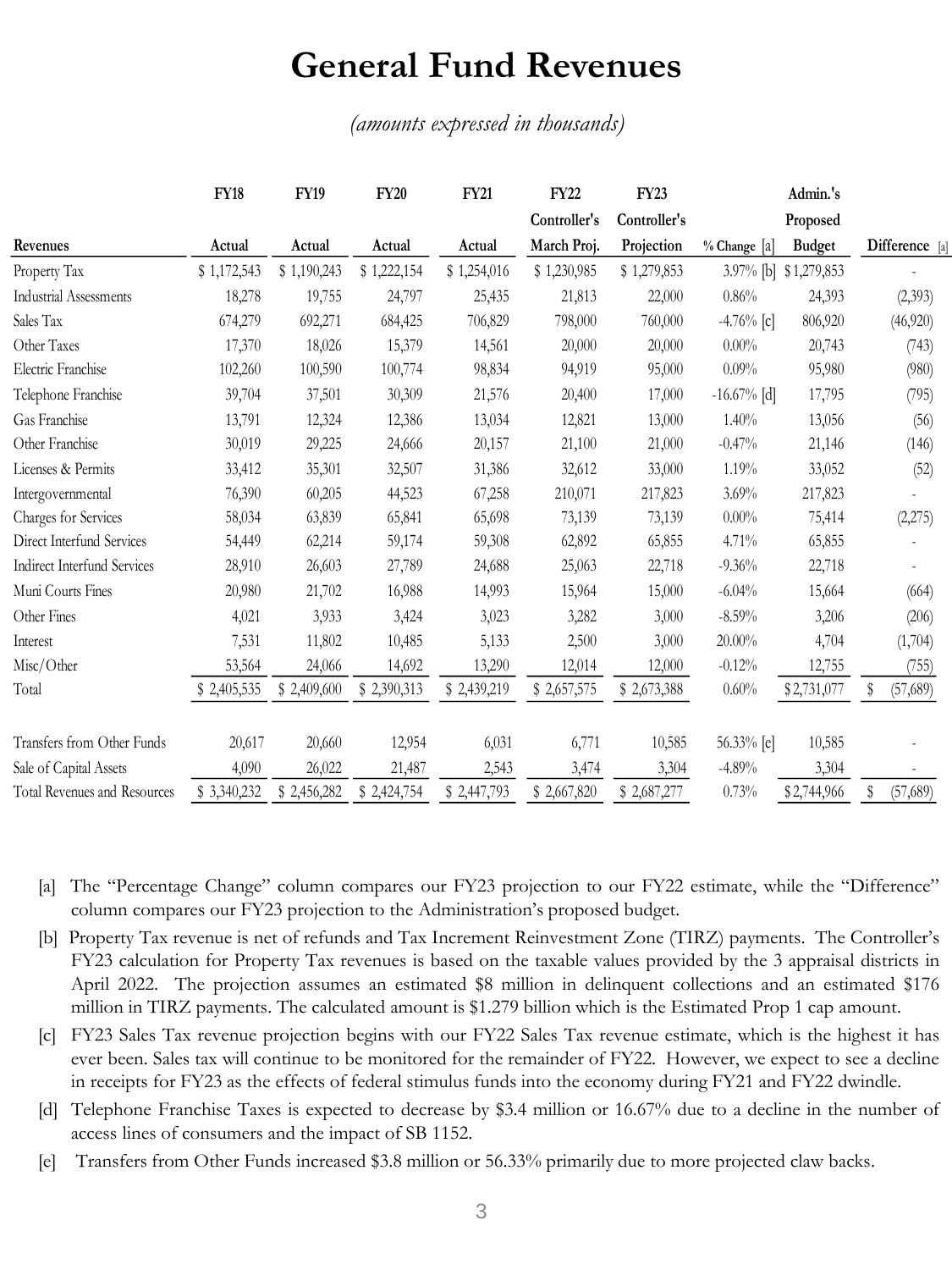### **General Fund Revenues**

*(amounts expressed in millions)*



FY23 General Fund revenue is projected to increase by \$15.8 million, or 0.60% above our current FY22 estimate.

The projected increase consists primarily of increases in Property Tax of \$48.9 million and Intergovernmental Revenue of \$7.8 million offset by a decrease in Sales Tax of \$38 million, and a decrease in Telephone Franchise of \$3.4 million.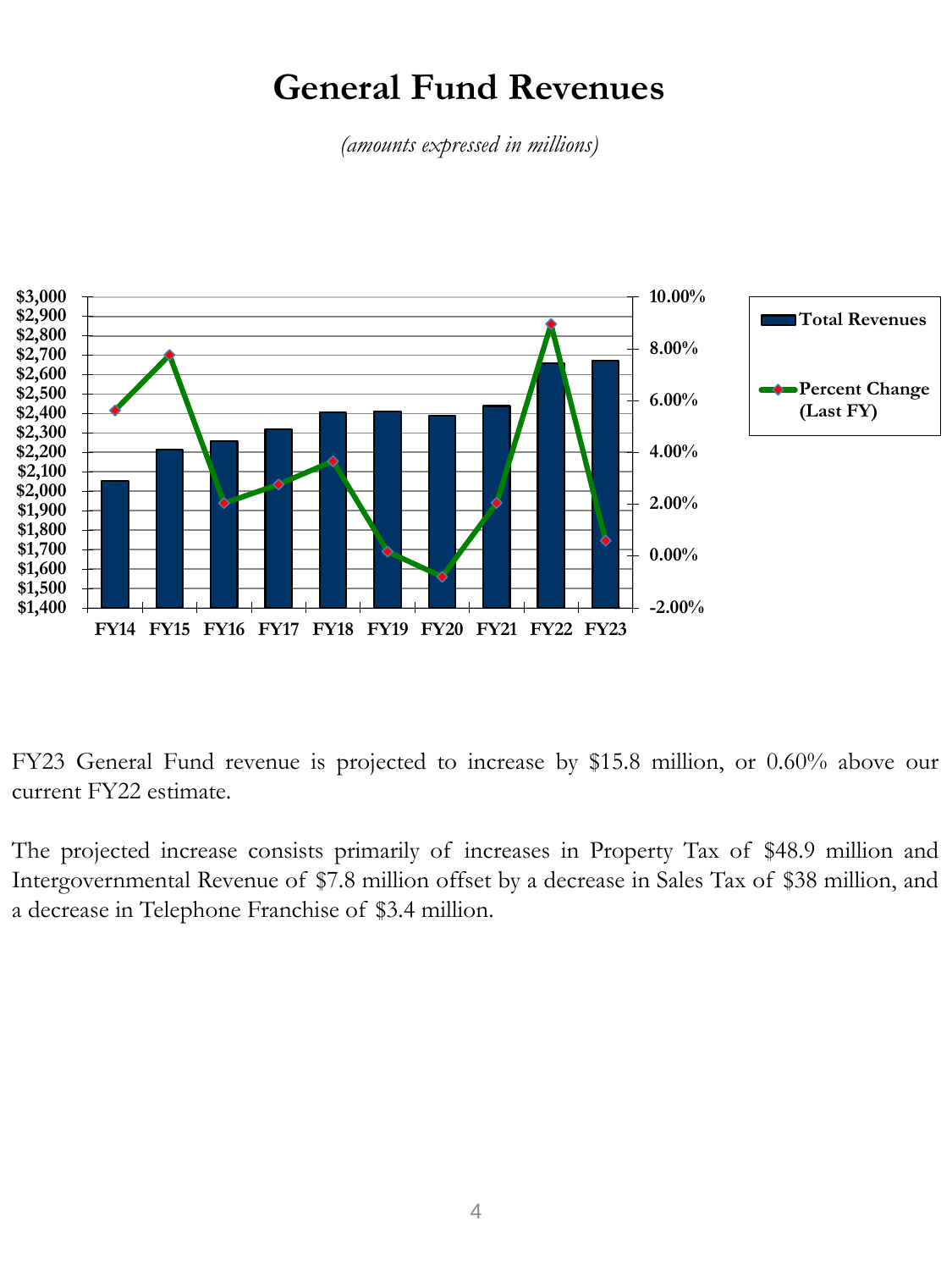### **Property Tax Revenue**

*(amounts expressed in thousands)*



Property Tax revenue is projected to be higher than the FY22 estimate by 3.97%. Controllers Office's Property Tax revenue projection is based on a preliminary Prop 1 cap amount of \$1.279 billion. The Prop 1 revenue cap amount will be updated once Census data is released, and CPI growth is finalized. The tax rate will not be known until the Certified Roll is received around the end of August. The City's property tax rate is also subject to compliance with SB2. TIRZ payments are projected at \$176 million, and delinquent tax collections are projected at \$8 million.

Note: The U.S. Census Bureau's estimated City of Houston 2021 population will be reported on May 19, 2022. The Controller's Office will update our Prop 1 calculation upon receipt of the official estimate and the Census.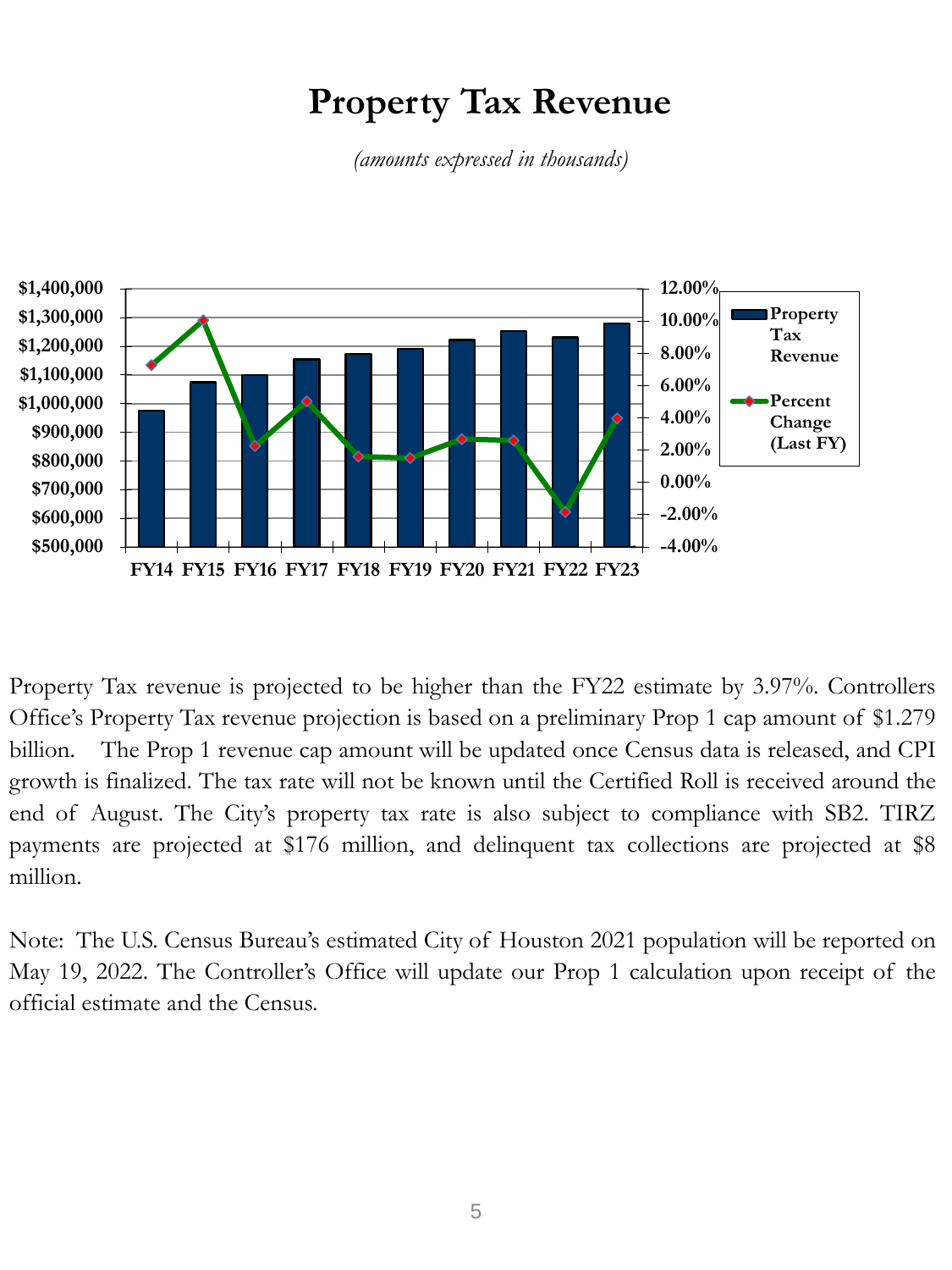## **Taxable Values Historical & Forecast**

*(amounts expressed in billions*)



The Harris County, Fort Bend County, and Montgomery County Appraisal Districts (the Districts) provide expected taxable values. The actual taxable values for FY22 are below the preliminary expected taxable value provided at the same time last year. However, based on the Districts' projection for FY23, an increase in valuation of about 9.42% is anticipated.

These values are based on the Districts' preliminary projected values, dated April 27, 2022. Harris County taxable values comprise over 99% of the City's total taxable value.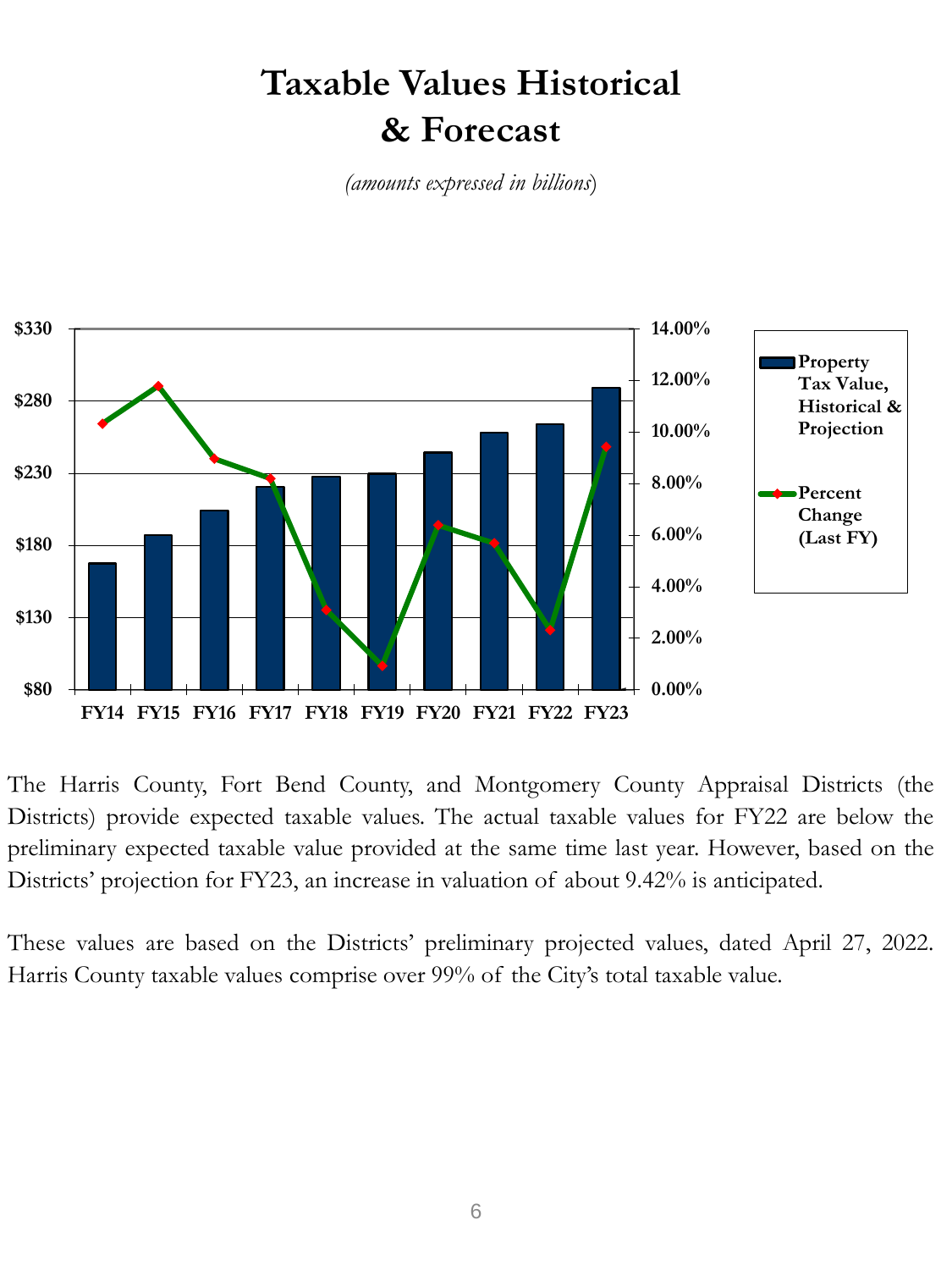## **Taxable Values By Property Type Historical & Forecast**



In the City of Houston, residential properties make up 53.4% of taxable values and commercial properties make up 43.8% of the taxable values. Collectively, the two property types make up 97.2% of taxable values.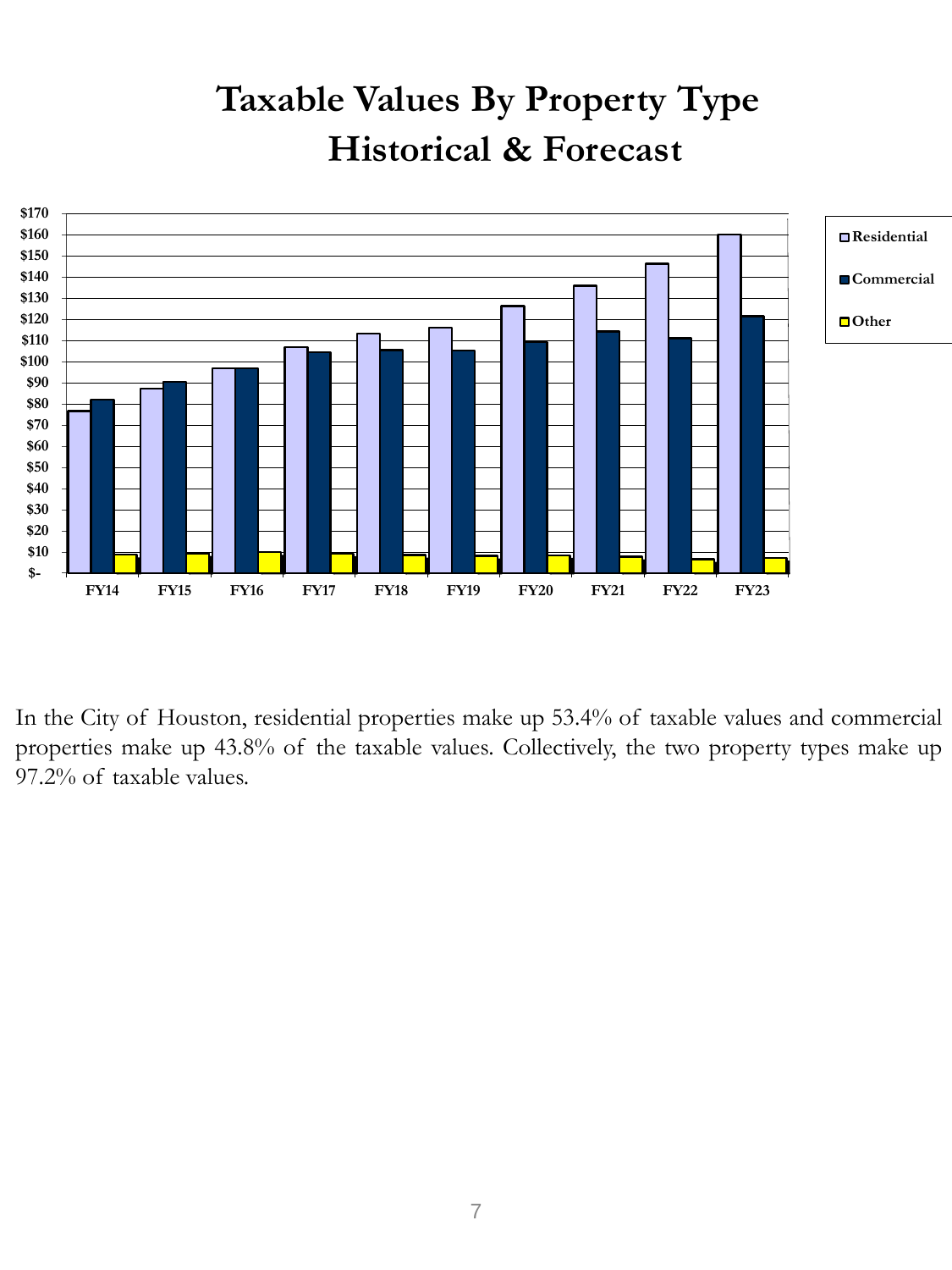### **Sales Taxes Revenue**

*(amounts expressed in thousands*)



Fiscal Year 2023 Sales Tax revenue is projected to be 4.76% lower than the forecasted Fiscal Year 2022 Sales Tax receipts. This decrease is due to the federal stimulus effect tapering off later in the year. We expect inflation to buoy FY 2023 sales tax numbers but caution that the normalization of the economy could offset its impact. Additional data will help our analysis and increase our confidence as to where FY 2023 sales tax will fall.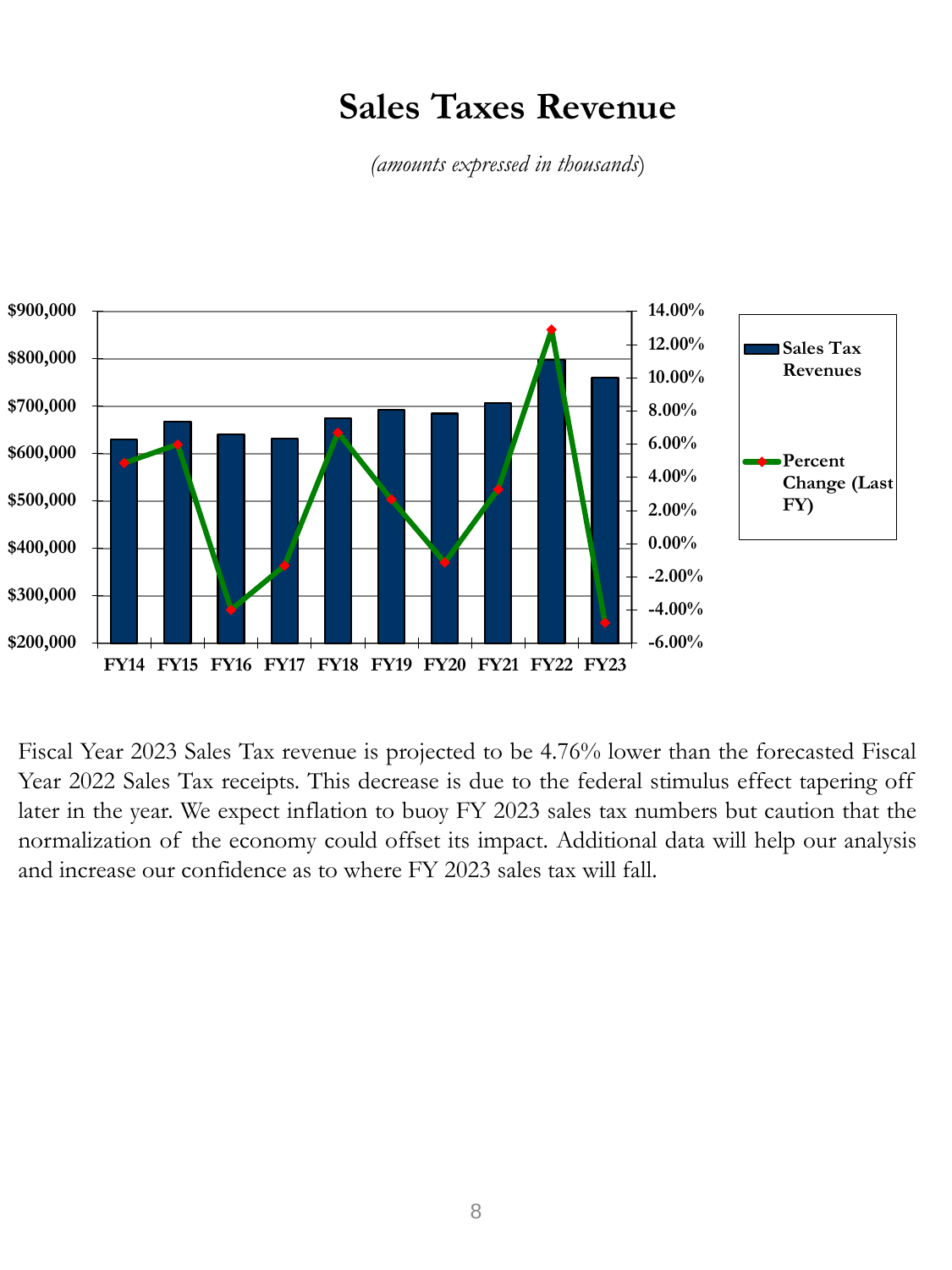### **Property Tax Rate**

*(Tax Rate per \$100 Valuation)*



The FY23 tax rate projection is based off the FY22 tax rate. The final tax rate will be established by a vote of Council in the first quarter of FY23 when the Certified Roll is available.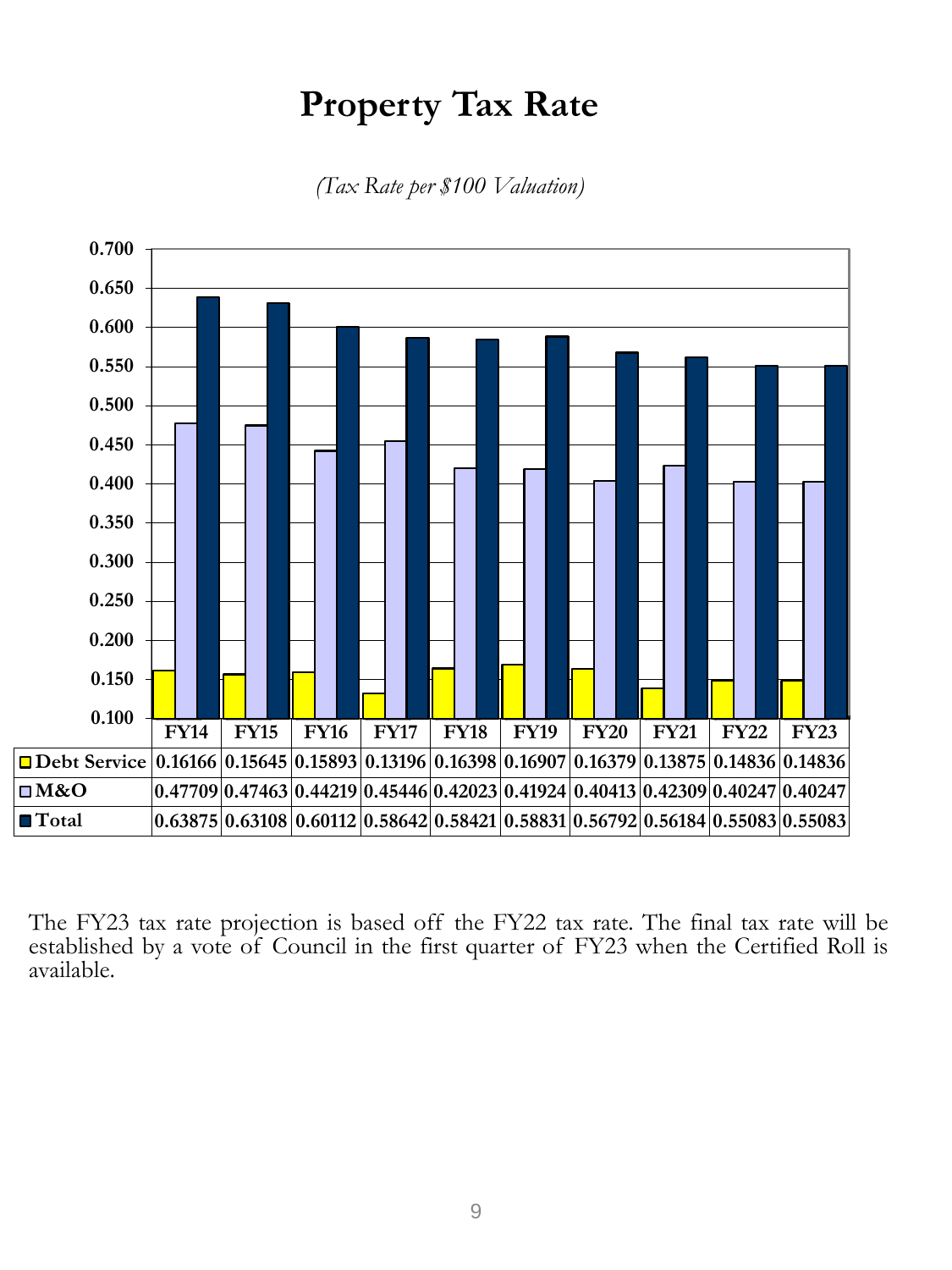### **Total Franchise Revenues**

*(amounts expressed in thousands)*



Total Franchise Fee revenues are projected to decrease \$3.2 million, or 2.2%, for FY23. Total Franchise Fees is comprised of Electric Franchise, Telephone Franchise, Gas Franchise, and Other Franchise.

Decreases are expected in Telephone Franchise of \$3.4 million and Cable Franchise of \$100 thousand. Electric Franchise and Gas Franchise are expected to remain flat.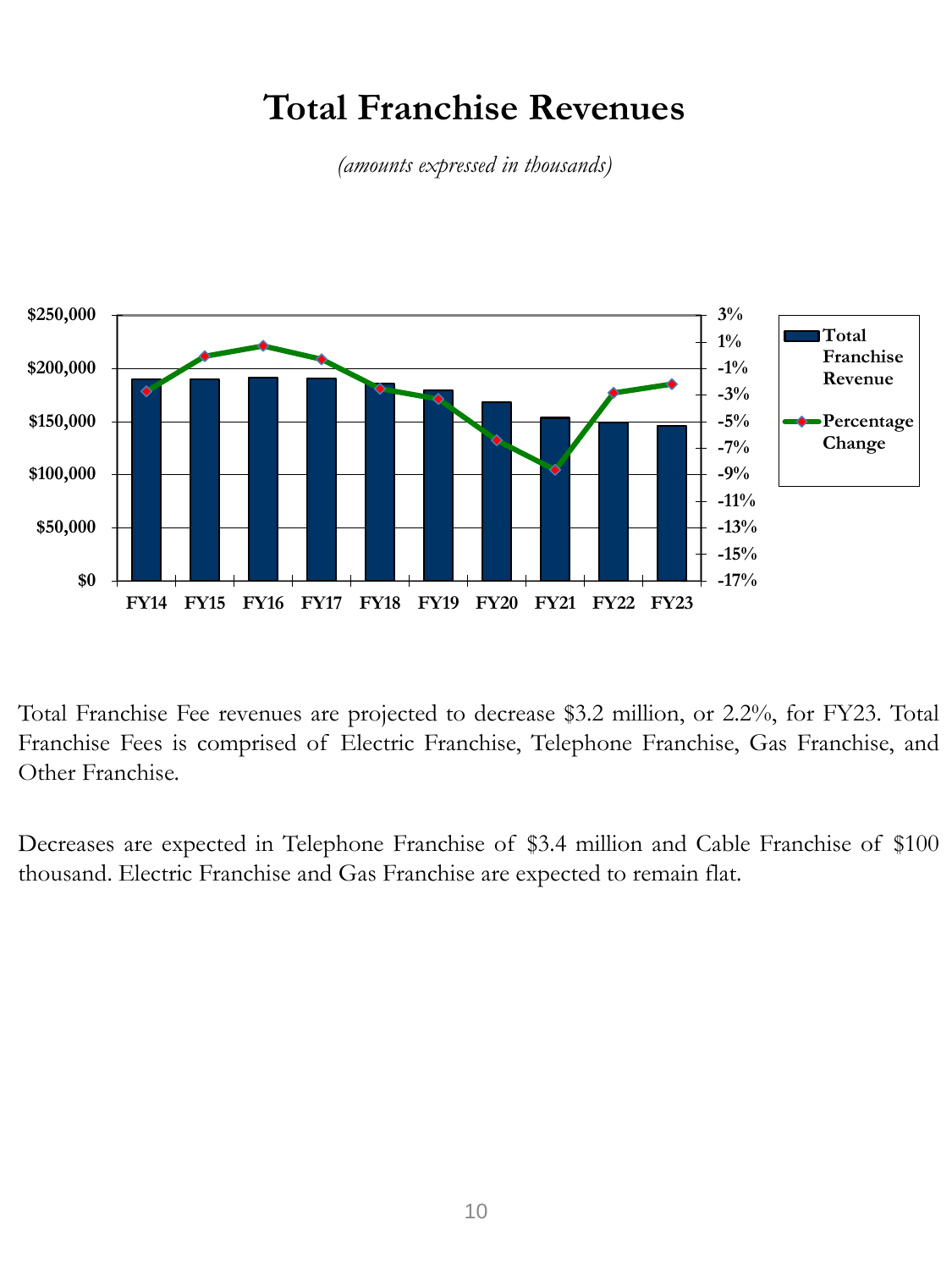### **Municipal Courts Revenues**

*(amounts expressed in thousands)*



Municipal Courts Fines and Forfeits are expected to decrease by 6% for FY23 based on an expected decrease in collections, moving violations, fees, and court operation's revenue.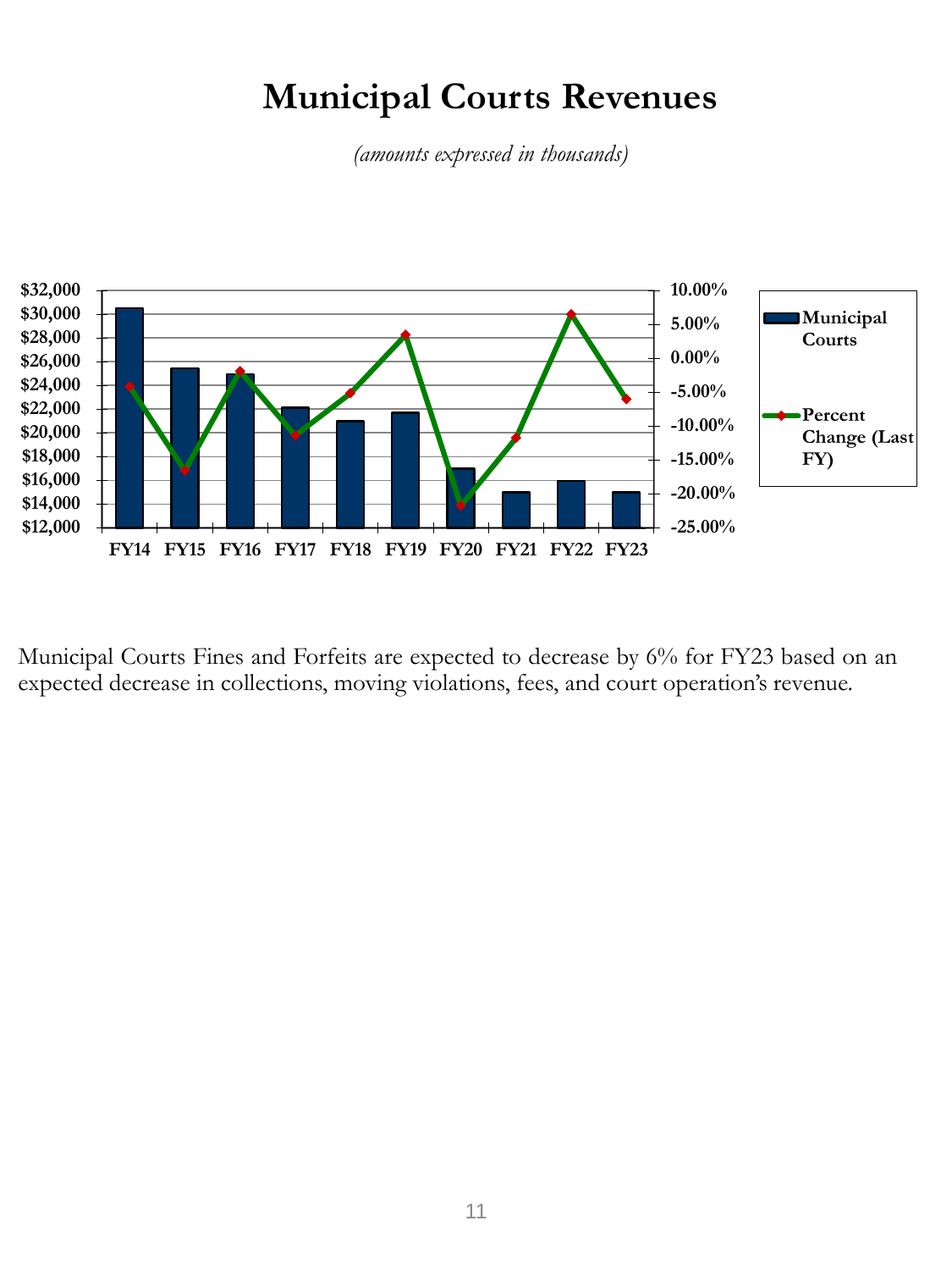## **General Fund Expenditures Budget**

*(amounts expressed in millions*)



The FY23 General Fund total expenditure budget is expected to be up by 3.8% over FY22 projected expenditures, an increase of \$101.7 million from our FY22 estimated expenditures.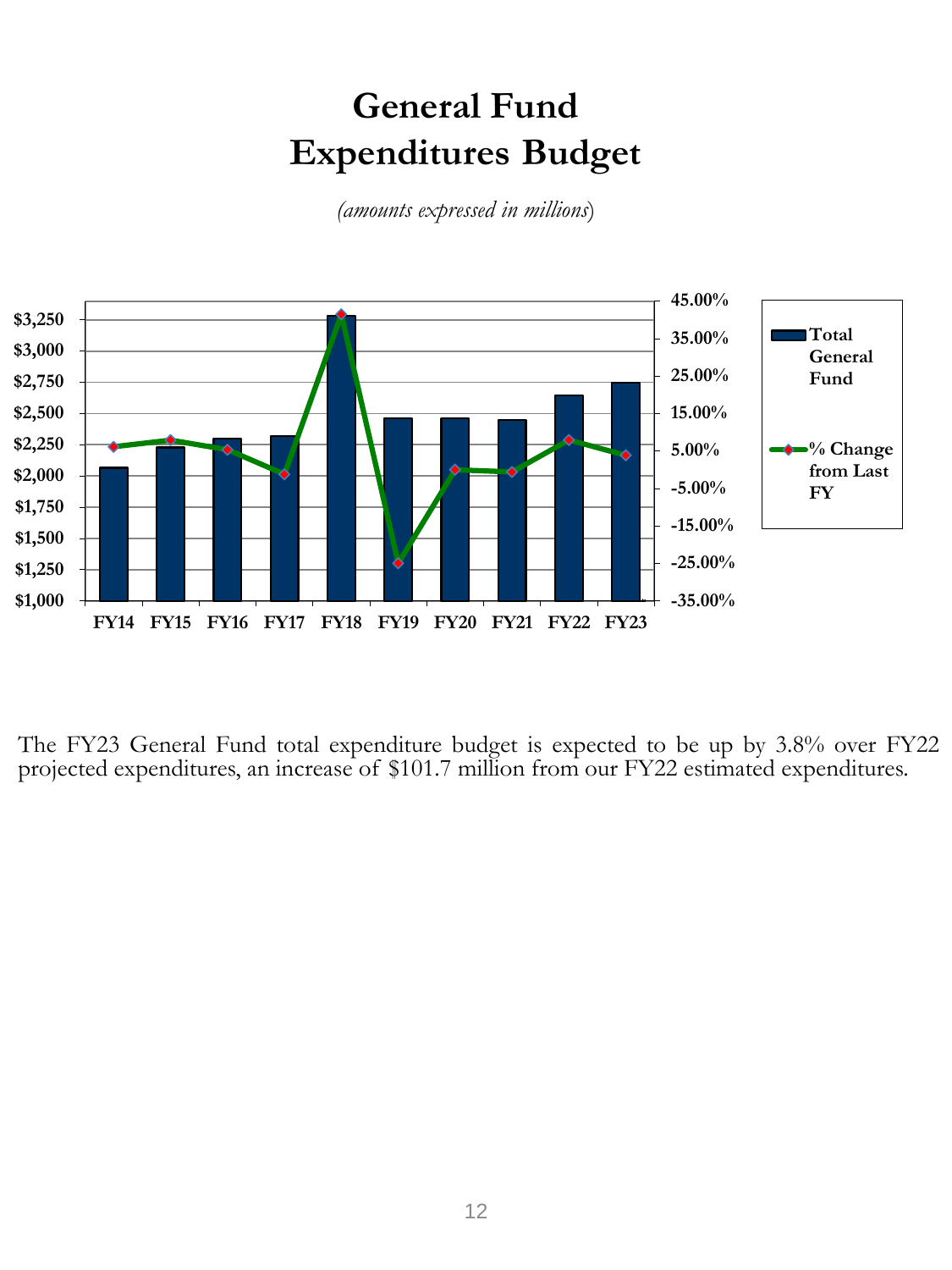# **General Fund Expenditures Percent by Function**



**Public Safety** – Fire, Houston Emergency Center, Municipal Courts, Police

**Development & Maintenance** – General Services, Planning, Public Works, Solid Waste

**Human & Cultural** – Neighborhoods, Health, Housing, Library, Parks

**Administrative** – Administration & Regulatory Affairs, Controllers, Council, City Secretary, Finance, IT, HR, Legal, Mayor, Office of Business Opportunity

**General Government** – Citywide costs that are not attributable to any single department (Payments to LPAs, Transfers to Component Units, Transfers to Special Rev. Funds, Health Benefit Costs for Retired Civilians, Lease Payments for 611 Walker, etc.)

**Debt Service** – Debt Service Payments, General Obligation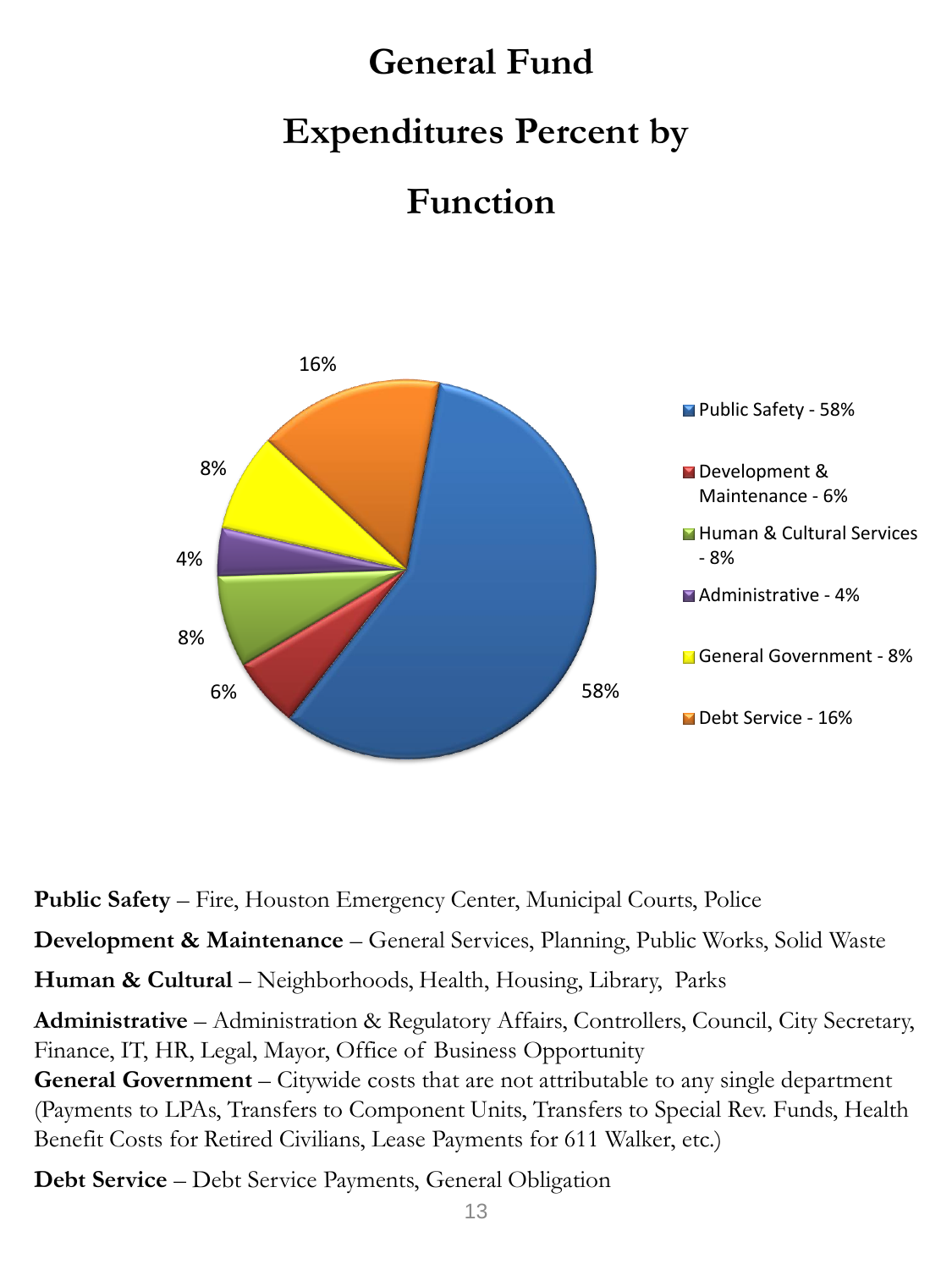### **Cash vs. Fund Balance General Fund**

*(amounts expressed in thousands)*



The Unassigned Fund Balance consists of both cash and non-cash items and includes receivables for Sales Tax and Franchise Fees. The Unassigned Fund Balance is expected to increase by \$18.8 million in FY22 and decrease by \$58.8 million in FY23. The projected Unassigned Fund Balance for Fiscal Year 2022 and Fiscal Year 2023, respectively, is \$300 million and \$241 million.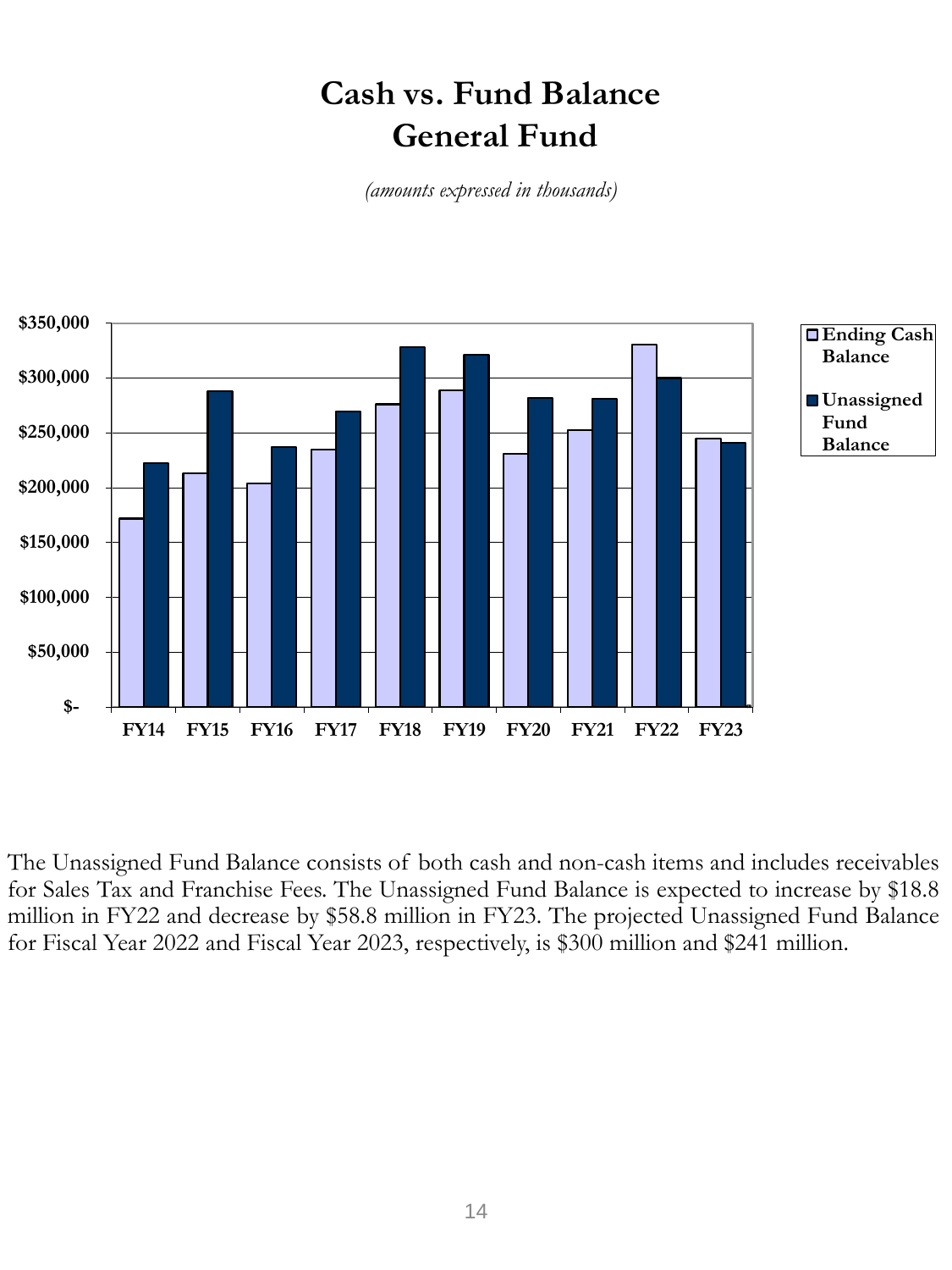## **City Ordinance 7.5% Fund Balance Requirement**

### **General Fund**

*(amounts shown in Millions)*



City Ordinance 2014-1078, adopted December 2014, requires an Undesignated Reserve of 7.5% of the General Fund Expenditures, less Debt Service Payments and PAYGO.

For FY23, we are projecting an ending fund balance of \$68 million above the 7.5% required. The projected ending fund balance for FY23 would represent 10.4% of budgeted expenditures excluding debt-service and PAYGO.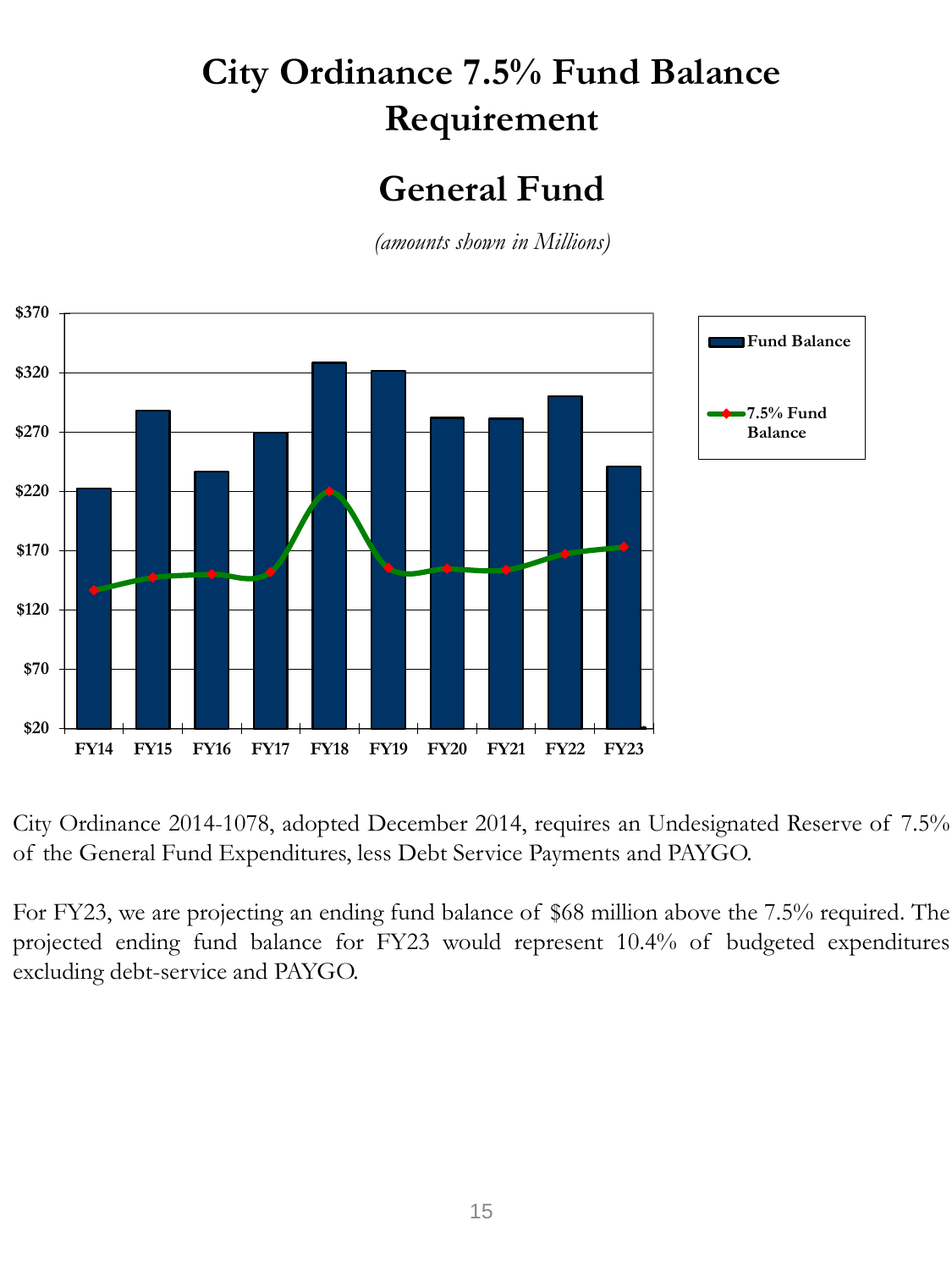## **Aviation Revenues & Expenses**

*(amounts expressed in millions)*



Aviation is projecting revenues to increase by \$38.7 million or 8.1% to \$516.7 million in FY23, predominately due to an increase in operating revenues. Expenses are expected to increase by \$13.2 million or 4.5% to \$310.0 million in FY23 due to increased costs in operations & maintenance expenses.

Aviation is eligible to receive reimbursable grant funds for eligible costs in accordance with agreements with the Federal Aviation Administration, including operating & maintenance expenses and debt-service payments, through COVID-19 related federal grant programs. It is expected that a significant amount of ARPA dollars will be requested in FY23.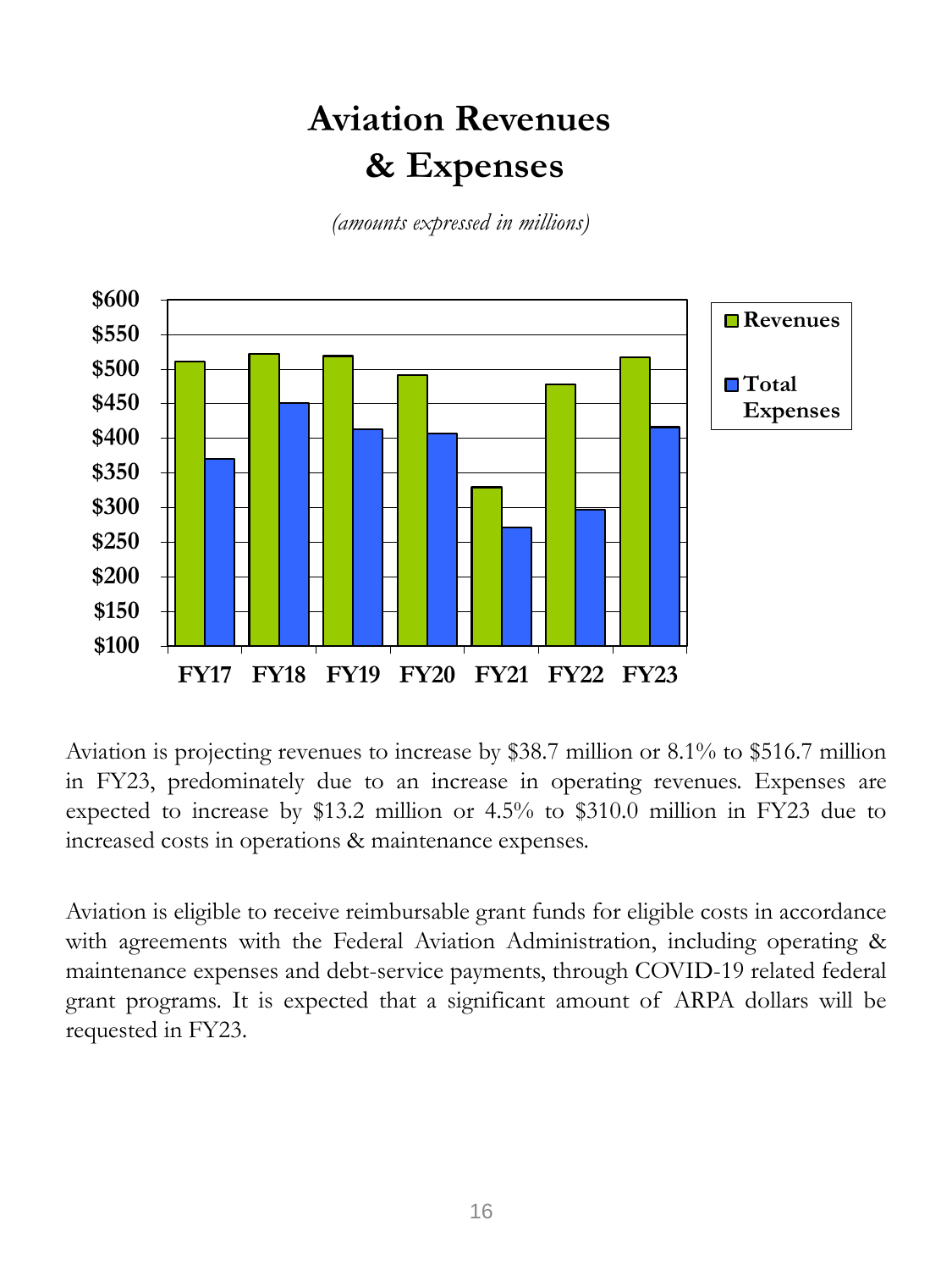### **Aviation Revenues**

*(amounts expressed in millions)*



Projected total revenues for Aviation for FY23 is \$516.7 million. This is an increase of \$38.7 million or 8.1% compared to FY22 estimate of \$478.0 million. The increase is mainly due to an increase of \$38.3 million or 8.2% in operating revenues as total number of passengers for FY23 is estimated to be higher than FY22. Non-operating revenues are estimated to be \$10.0 million for FY23, a small increase of \$0.5 million or 4.7% compared to FY22.

The use of ARPA funds are treated as grant dollars and are not included in revenue projections.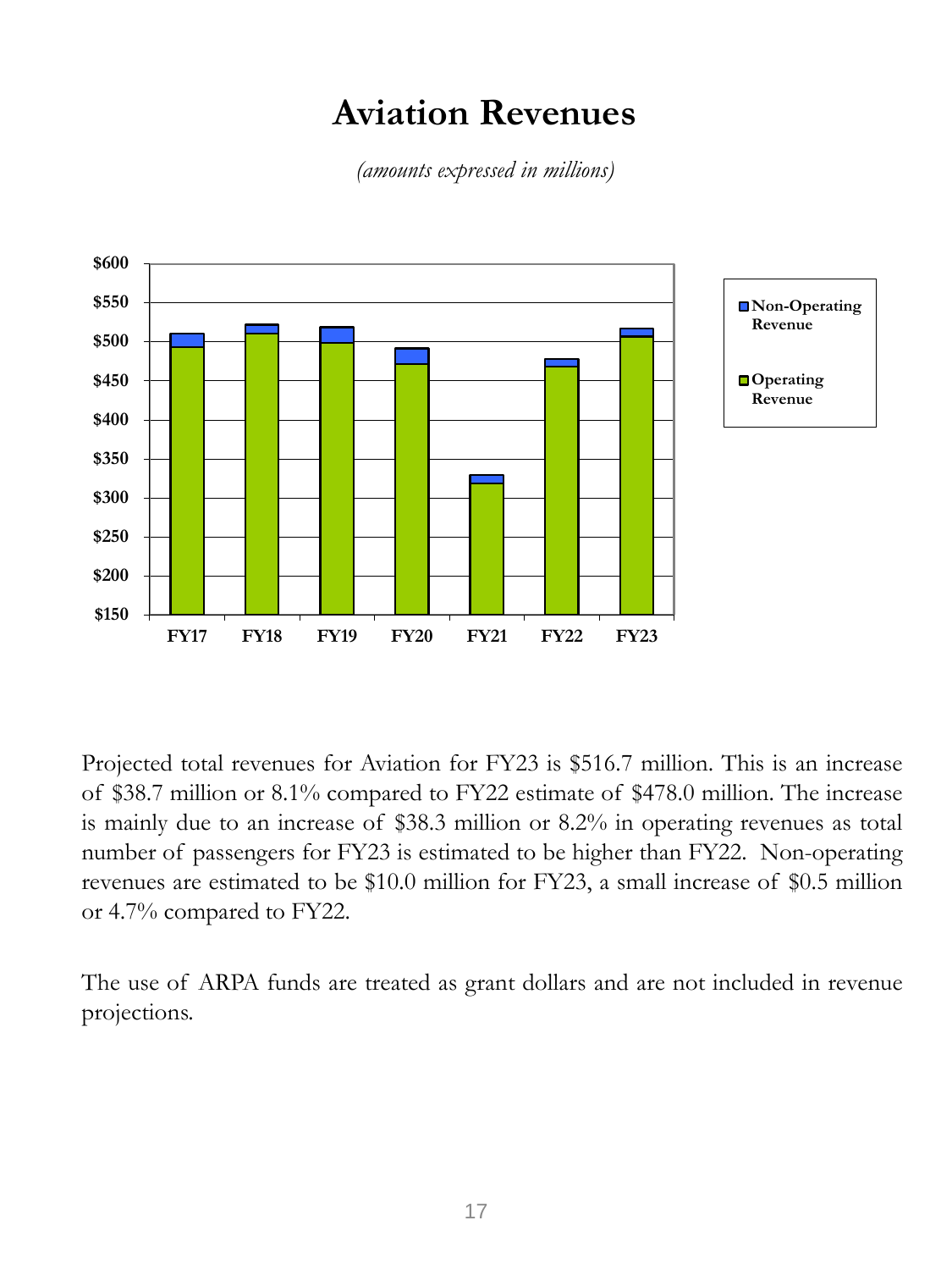## **Aviation Expenses**

*(amounts expressed in millions)*



Projected total expenses for Aviation for FY23 is \$310.0 million, excluding debt service. This is an increase of \$13.2 million or 4.5% compared to the FY22 estimate of \$296.8 million. The increase is primarily due to a \$6.3 million or 5.5% increase in Personnel costs as estimated number of full-time equivalent employees is expected to increase by 30 to 1,152. In addition, other services and charges are expected to increase by \$6.8 million or 4.0% in FY23 compared to FY22. This increase is mainly related to increases in contracted services and interfund police and fire services.

For FY23, an estimated total of \$50.0 million debt service payments will be reimbursed by the ARPA grant funding, while the remainder debt service for Aviation will be covered by the operating and maintenance budget of \$106.5 million as well as Passenger Facility Charges.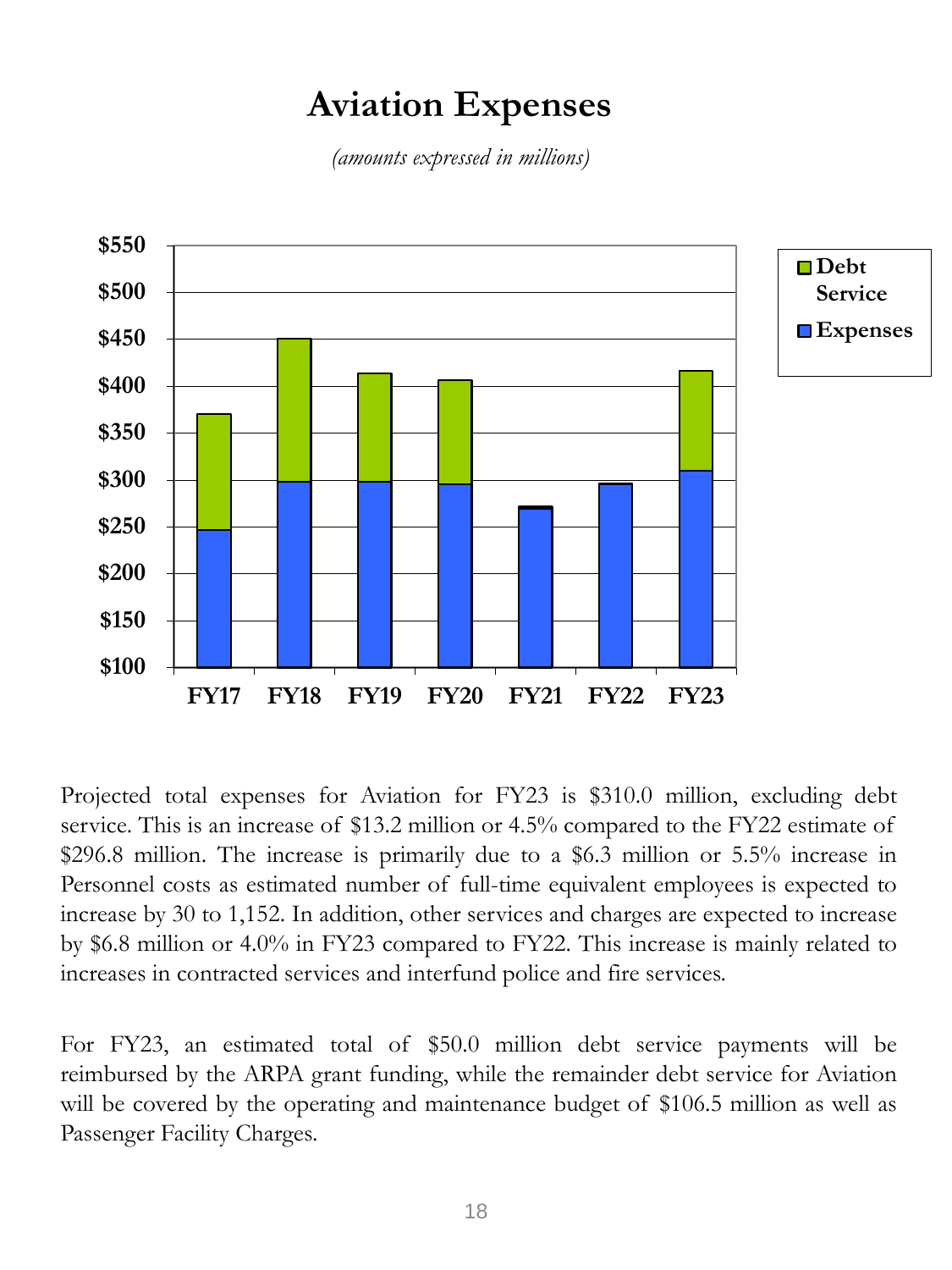## **Convention & Entertainment Revenues & Expenses**

*(amounts expressed in millions)*



Convention & Entertainment is projecting an increase in total expenses of \$17.5 million or 18.6% to \$111.9 million in FY23 compared to FY22, while revenues are projected to total \$102.0 million in FY23, an increase of \$17.4 million or 20.6% compared to FY22. Convention & Entertainment expenses are projected to exceed revenues by approximately \$9.9 million in FY23, resulting a decease in ending total net position / fund balance.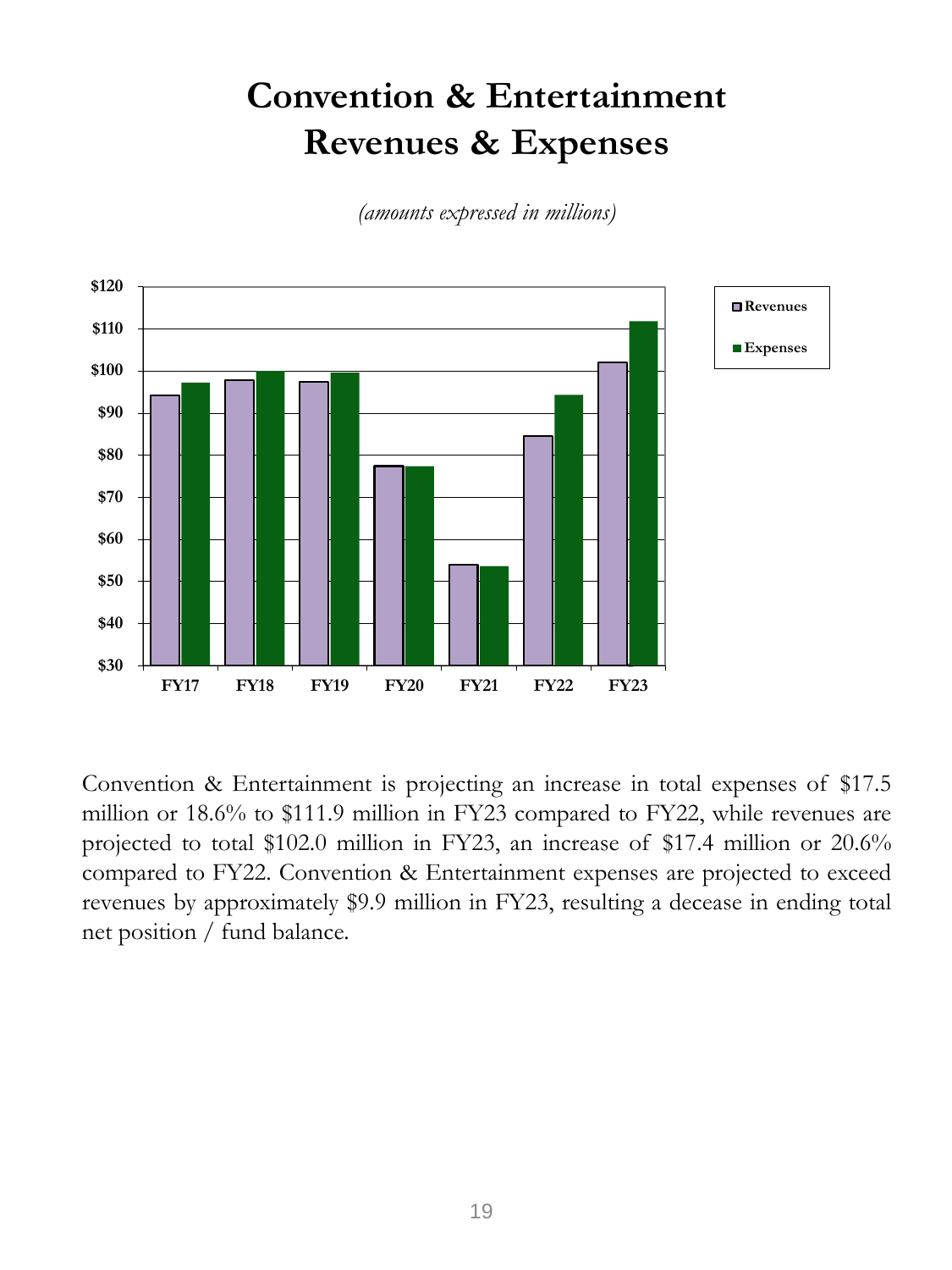## C**onvention & Entertainment Revenues**

*(amounts expressed in millions)*



Convention & Entertainment's revenues are primarily generated from Hotel Occupancy Tax (HOT), which is reported as non-operating revenues. In addition, facility rentals and parking are reported as operating revenues.

Revenues are projected to total approximately \$102.0 million in FY23. Collection of HOT is projected to increase by \$15.8 million or 20.5% to \$92.5 million in FY23 compared to FY22 due various COVID-19 restrictions being lifted, resulting an increase in visitors to the City. In addition, total operating revenues is projected to increase by \$1.7 million or 22.5% to \$9.1 million in FY23 compared to FY22 due to higher parking revenues as Houstonians returning to work downtown and COVID-19 restrictions being lifted for entertainment venues resulting increased parking.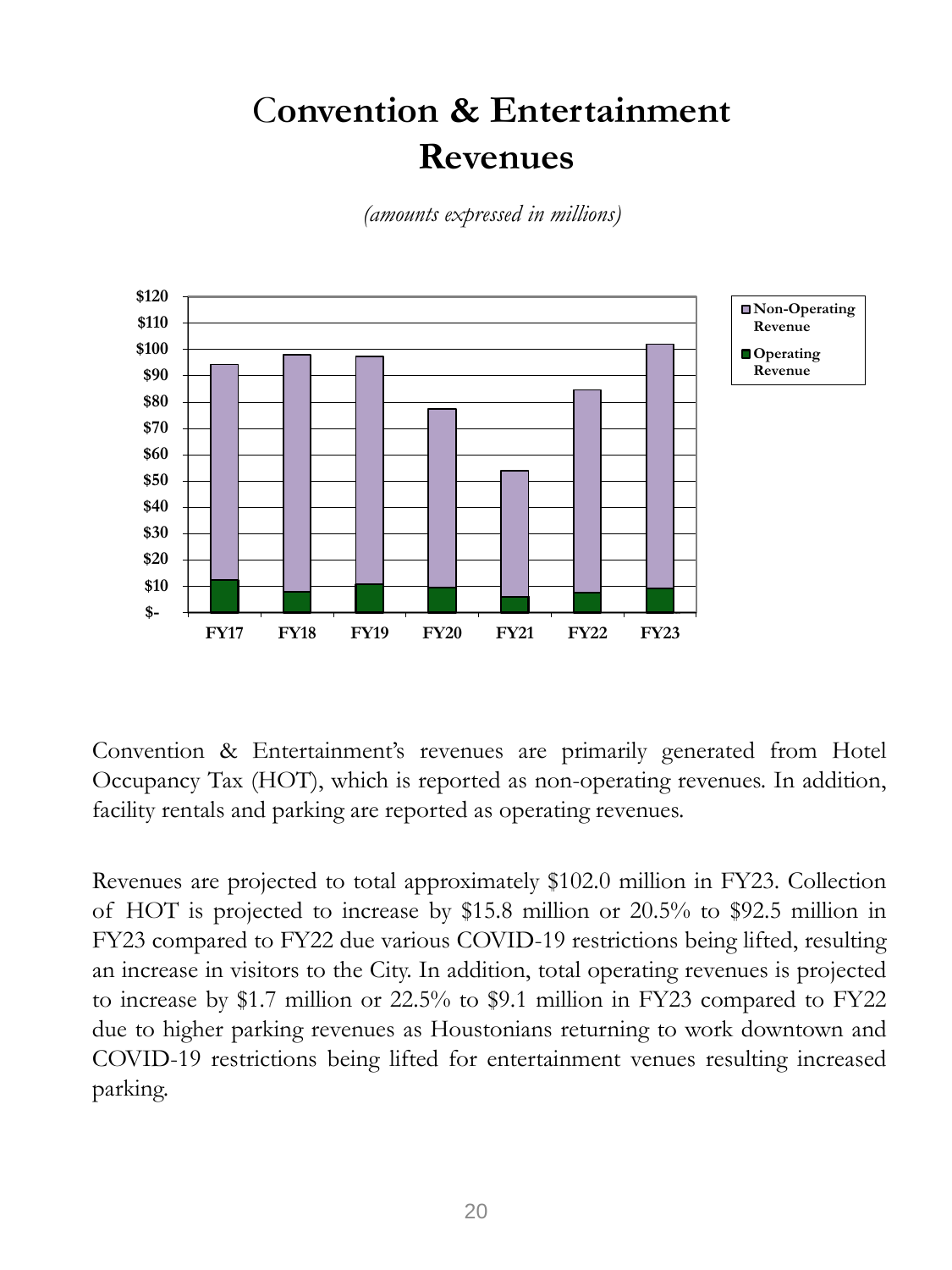## **Convention & Entertainment Expenses**

*(amounts expressed in millions)*



Convention & Entertainment is projecting an increase of \$17.5 million or 18.6% in total expenses to approximately \$111.9 million in FY23 compared to FY22. The increase is mainly due to an increase in debt service payments of \$7.5 million or 34.4% to \$29.4 million in FY23 from \$21.9 million in FY22 and an increase in transfers to component unit of \$10.0 million or 13.8% to \$82.5 million in FY23 from \$72.5 million in FY22.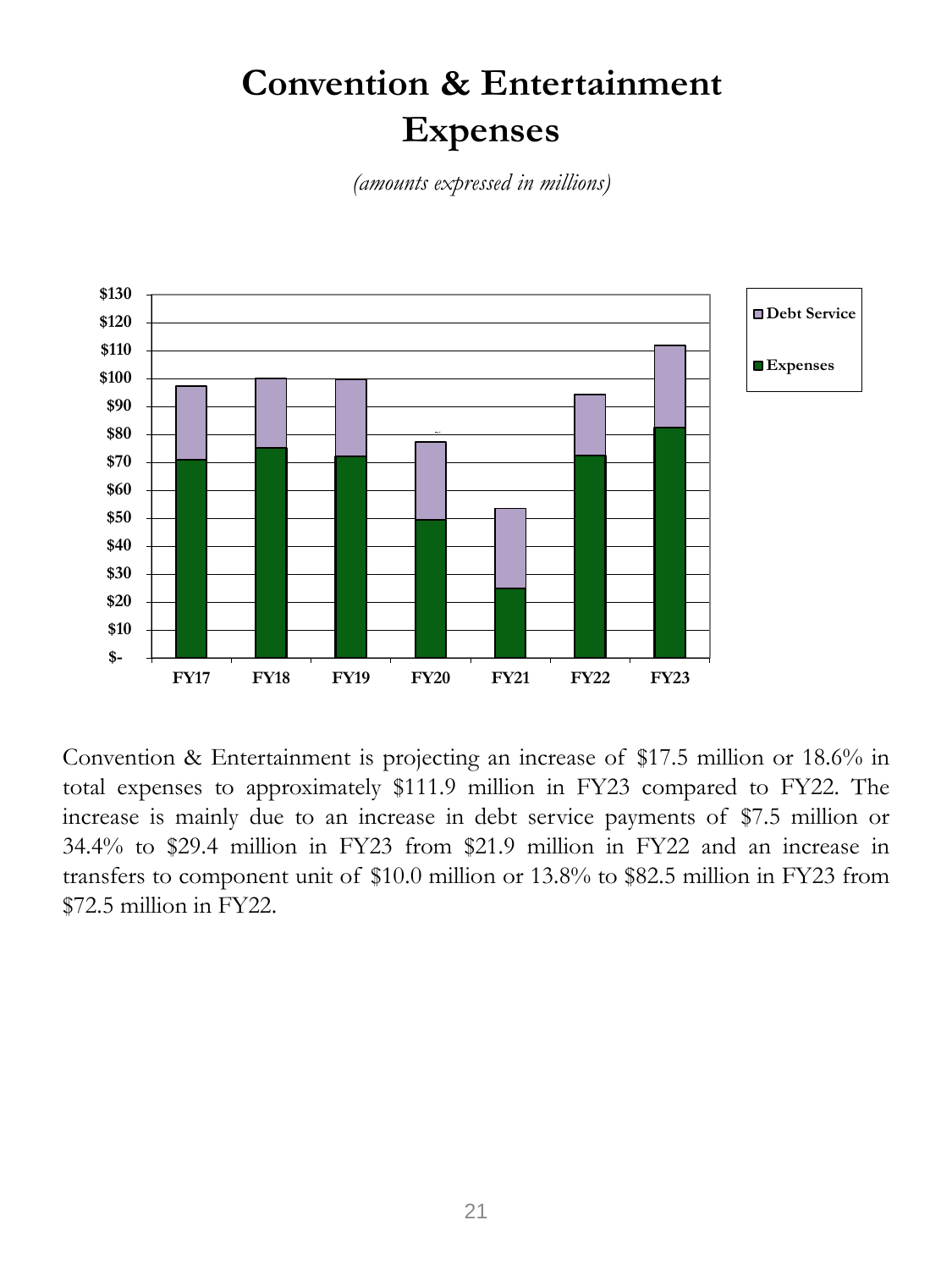# **Combined Utility System Revenues and Expenses**

*(amounts expressed in millions)*



The Combined Utility System's (CUS) expenditures are expected to exceed revenues by \$50.2 million for FY23. Revenues are expected to increase by \$92.6 million or 6.6% to \$1.5 billion in FY23. Expenditures are expected to increase by \$328.1 million or 26.8% to \$1,552.8 million in FY23, mainly due to increases in transfer to capital projects as well as operating expenses such as personnel, supplies, and contract services.

City ordinance directs that remaining funds, after all expenses and other financial obligations are met (CUS' net revenues), are transferred to the CUS General Purpose Fund. The funds within the CUS General Purpose Fund are available to pay for any lawful purpose and for drainage purposes, subject to certain restrictions.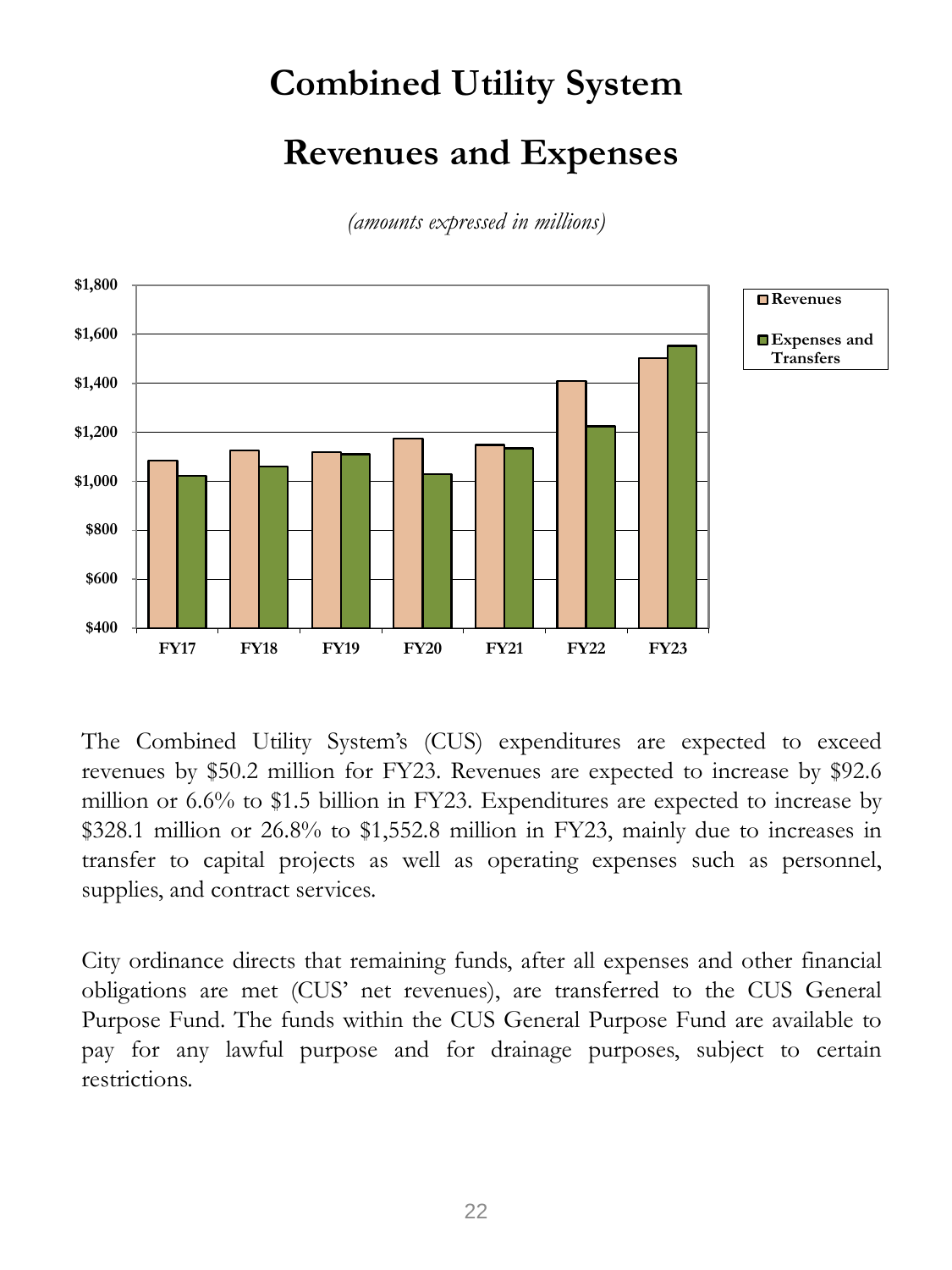### **Combined Utility System Revenues**

*(amounts expressed in millions)*



CUS' Revenues are expected to increase by \$92.6 million or 6.6% compared to FY22. The increase is primarily due to projected increases of \$36.8 million and \$86.0 million in water and sewer sales to a total of \$742.8 million and \$678.4 million, respectively. In addition, interest income is estimated to increase by \$2.3 million to \$11.3 million in FY23. The increases in water, sewer, and interest income are offset by decreases of \$2.3 million, \$11.1 million, and \$18.7 million in projected sales of scraps, other revenues, and impact fees, respectively. Water and sewer sales are subject to an annual rate adjustment equal to the previous calendar year's Producer Price Index (PPI) or Consumer Price Index (CPI) and population for the area including Houston, Galveston and Brazoria Counties.

Note: The rate adjustments for fiscal years 2014, 2015, 2016, 2017, 2018, 2019, 2020, 2021, 2022, and 2023 - are 3.6%, 1.2%, 4.4%, 1.4%, 3.4%, 2.8%, 2.8%, 3.5%, 1.5%, and 5.6%, respectively.